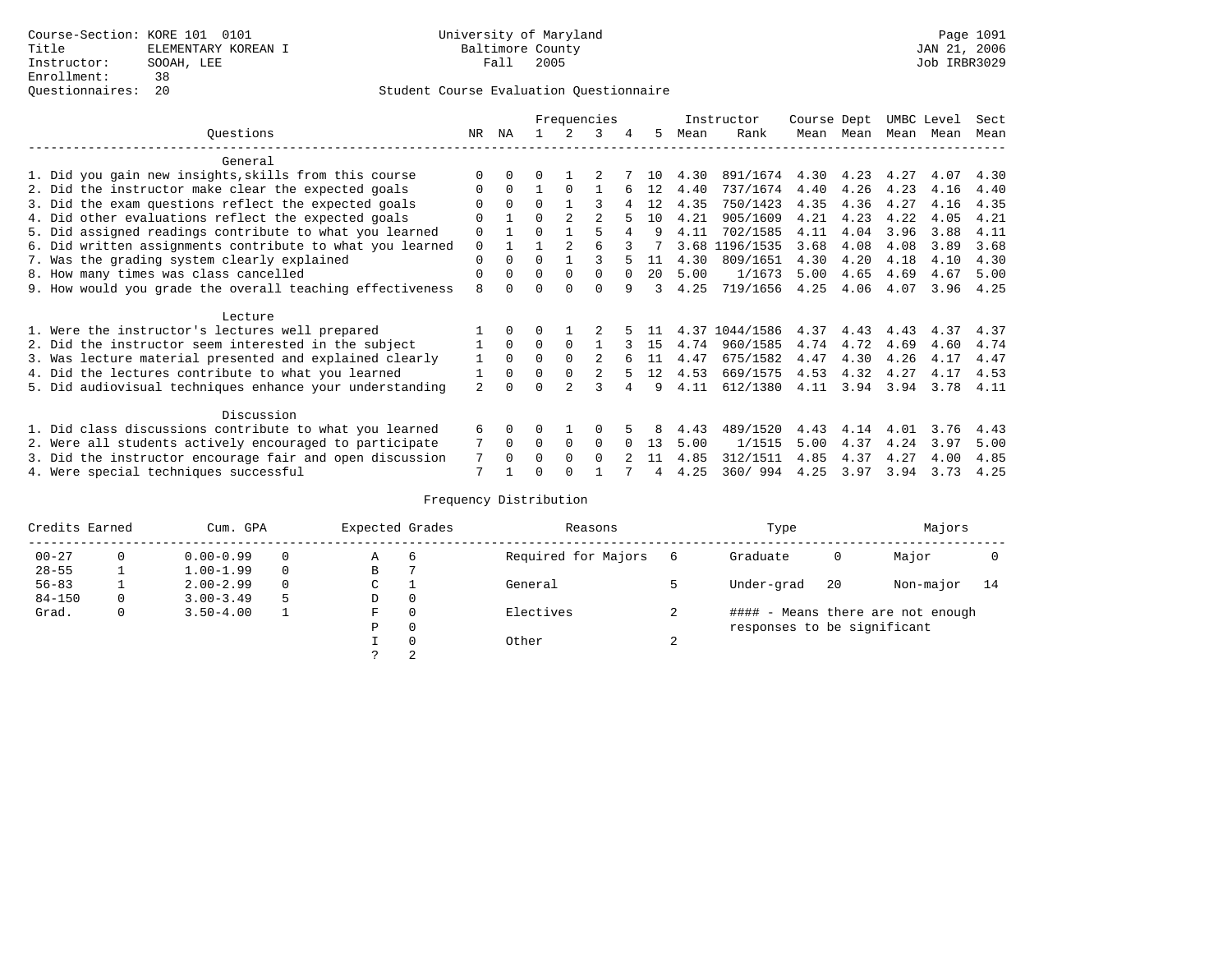## Student Course Evaluation Questionnaire

|                                                                                                                       |                              |                            | Frequencies              |                             |                   |                |                      | Instructor |                                      |              | Course Dept UMBC Level |              | Sect                |               |
|-----------------------------------------------------------------------------------------------------------------------|------------------------------|----------------------------|--------------------------|-----------------------------|-------------------|----------------|----------------------|------------|--------------------------------------|--------------|------------------------|--------------|---------------------|---------------|
| Ouestions                                                                                                             |                              | NR NA                      | 1                        | 2                           | 3                 | 4              |                      | 5 Mean     | Rank                                 |              |                        |              | Mean Mean Mean Mean | Mean          |
|                                                                                                                       |                              |                            |                          |                             |                   |                |                      |            |                                      |              |                        |              |                     |               |
| General                                                                                                               |                              |                            |                          |                             |                   |                |                      |            |                                      |              |                        |              |                     |               |
| 1. Did you gain new insights, skills from this course                                                                 | $\mathbf 0$                  | $\mathbf 0$                | $\Omega$                 | $\Omega$                    | 3                 | 3              | 9                    | 4.40       | 768/1674                             | 4.40         | 4.23                   | 4.27         | 4.07                | 4.40          |
| 2. Did the instructor make clear the expected goals                                                                   | $\mathbf 0$                  | $\mathbf 0$                | $\mathbf 1$              | $\mathbf{0}$                | 3                 | 6              | 5                    |            | 3.93 1233/1674                       | 3.93         | 4.26                   | 4.23         | 4.16                | 3.93          |
| 3. Did the exam questions reflect the expected goals                                                                  | 0                            | $\mathbf 0$                | $\mathbf{1}$             | 0                           | $\overline{2}$    | 4              | 8                    | 4.20       | 894/1423                             | 4.20         | 4.36                   | 4.27         | 4.16                | 4.20          |
| 4. Did other evaluations reflect the expected goals                                                                   | $\mathbf 0$                  | 1                          | $\mathbf{1}$             | $\Omega$                    | 3                 | 4              | 6                    |            | 4.00 1094/1609                       | 4.00         | 4.23                   | 4.22         | 4.05                | 4.00          |
| 5. Did assigned readings contribute to what you learned                                                               | $\mathbf{0}$                 | 2                          | $\mathbf 0$              | $\mathbf 0$                 | $\overline{2}$    | 5              | 6                    | 4.31       | 512/1585                             | 4.31         | 4.04                   | 3.96         | 3.88                | 4.31          |
| 6. Did written assignments contribute to what you learned                                                             | 0                            | $\Omega$<br>$\Omega$       | $\mathbf{1}$<br>$\Omega$ | $\mathbf{1}$                | $\mathbf{1}$<br>5 | 6              | 6                    | 4.00       | 870/1535                             | 4.00         | 4.08                   | 4.08         | 3.89                | 4.00          |
| 7. Was the grading system clearly explained<br>8. How many times was class cancelled                                  | $\mathbf{0}$<br>$\mathbf{0}$ | $\mathbf 0$                | $\mathbf 0$              | $\mathbf{1}$<br>$\mathbf 0$ | $\mathbf{0}$      | 4<br>5         | 5<br>10              |            | 3.87 1252/1651<br>4.67 1072/1673     | 3.87         | 4.20                   | 4.18         | 4.10                | 3.87<br>4.67  |
| 9. How would you grade the overall teaching effectiveness                                                             | 2                            | $\Omega$                   | $\Omega$                 | $\Omega$                    | $\mathfrak{D}$    |                | $\overline{4}$       |            | 4.15 838/1656                        | 4.67<br>4.15 | 4.65<br>4.06           | 4.69<br>4.07 | 4.67<br>3.96        | 4.15          |
|                                                                                                                       |                              |                            |                          |                             |                   |                |                      |            |                                      |              |                        |              |                     |               |
| Lecture                                                                                                               |                              |                            |                          |                             |                   |                |                      |            |                                      |              |                        |              |                     |               |
| 1. Were the instructor's lectures well prepared                                                                       | 2                            | $\mathbf 0$                | 0                        | 2                           | 2                 | 4              | 5                    |            | 3.92 1356/1586                       | 3.92         | 4.43                   | 4.43         | 4.37                | 3.92          |
| 2. Did the instructor seem interested in the subject                                                                  | $\overline{3}$               | $\mathbf 0$                | $\mathbf 0$              | $\mathbf 0$                 | $\mathbf{0}$      | 2              | 10                   | 4.83       | 737/1585                             | 4.83         | 4.72                   | 4.69         | 4.60                | 4.83          |
| 3. Was lecture material presented and explained clearly                                                               | 3                            | 0                          | 0                        | 1                           | 2                 | 6              | 3                    |            | 3.92 1208/1582                       | 3.92         | 4.30                   | 4.26         | 4.17                | 3.92          |
| 4. Did the lectures contribute to what you learned                                                                    | 3                            | $\mathbf 0$                | $\mathbf 0$              | $\mathbf 0$                 | 2                 | 3              | 7                    | 4.42       | 806/1575                             | 4.42         | 4.32                   | 4.27         | 4.17                | 4.42          |
| 5. Did audiovisual techniques enhance your understanding                                                              | $\overline{4}$               | $\overline{4}$             | $\mathbf{1}$             | $\mathbf{1}$                | $\mathbf{1}$      | $\overline{2}$ | $\overline{2}$       |            | 3.43 1082/1380                       | 3.43         | 3.94                   | 3.94         | 3.78                | 3.43          |
|                                                                                                                       |                              |                            |                          |                             |                   |                |                      |            |                                      |              |                        |              |                     |               |
| Discussion                                                                                                            |                              |                            |                          |                             |                   |                |                      |            |                                      |              |                        |              |                     |               |
| 1. Did class discussions contribute to what you learned                                                               | 9                            | $\mathbf 0$                | 0                        | $\mathbf 0$                 | 1                 | 4              | $\mathbf{1}$         | 4.00       | 810/1520                             | 4.00         | 4.14                   | 4.01         | 3.76                | 4.00          |
| 2. Were all students actively encouraged to participate                                                               | 9                            | $\mathbf 0$                | $\mathbf 0$              | $\mathbf{1}$                | $\mathbf{1}$      | $\overline{2}$ | 2                    |            | 3.83 1167/1515                       | 3.83         | 4.37                   | 4.24         | 3.97                | 3.83          |
| 3. Did the instructor encourage fair and open discussion                                                              | 9                            | $\mathbf 0$                | $\mathbf 0$              | $\mathbf{1}$                | $\mathbf{1}$      | 4              | $\Omega$             |            | 3.50 1308/1511                       | 3.50         | 4.37                   | 4.27         | 4.00                | 3.50          |
| 4. Were special techniques successful                                                                                 | 9                            | $\overline{2}$             | $\mathbf{1}$             | $\Omega$                    | $\overline{2}$    | $\mathbf{1}$   | $\Omega$             | 2.75       | 944/994                              | 2.75         | 3.97                   | 3.94         | 3.73                | 2.75          |
|                                                                                                                       |                              |                            |                          |                             |                   |                |                      |            |                                      |              |                        |              |                     |               |
| Laboratory                                                                                                            |                              |                            |                          |                             |                   |                |                      |            |                                      | ****         |                        |              |                     |               |
| 1. Did the lab increase understanding of the material                                                                 | 14<br>14                     | $\mathbf 0$<br>$\mathbf 0$ | 0<br>$\mathbf 0$         | $\mathbf 0$<br>$\mathbf 0$  | 0<br>$\mathbf{0}$ | 1<br>1         | $\Omega$<br>$\Omega$ |            | $4.00$ ****/ 265<br>$4.00$ ****/ 278 | ****         | 4.06<br>4.21           | 4.23<br>4.19 | 3.97<br>3.97        | ****          |
| 2. Were you provided with adequate background information<br>3. Were necessary materials available for lab activities | 14                           | $\Omega$                   | $\Omega$                 | $\Omega$                    | $\mathbf 0$       | $\mathbf{1}$   | $\Omega$             |            | $4.00$ ****/ 260                     | $***$ * *    | 4.43                   | 4.46         | 4.41                | ****          |
| 4. Did the lab instructor provide assistance                                                                          | 14                           | $\mathbf 0$                | $\mathbf 0$              | $\mathbf 0$                 | $\mathbf 0$       | $\mathbf{1}$   | $\Omega$             |            | $4.00$ ****/ 259                     | $***$ * *    | 4.21                   | 4.33         | 4.19                | $***$         |
| 5. Were requirements for lab reports clearly specified                                                                | 14                           | $\mathbf 0$                | $\Omega$                 | $\Omega$                    | $\Omega$          | $\mathbf{1}$   | $\Omega$             |            | $4.00$ ****/ 233                     | ****         | 4.36                   | 4.20         | 4.00                | ****          |
|                                                                                                                       |                              |                            |                          |                             |                   |                |                      |            |                                      |              |                        |              |                     |               |
| Seminar                                                                                                               |                              |                            |                          |                             |                   |                |                      |            |                                      |              |                        |              |                     |               |
| 1. Were assigned topics relevant to the announced theme                                                               | 14                           | 0                          | 0                        | $\mathsf 0$                 | $\Omega$          | 1              | $\Omega$             |            | $4.00$ ****/ 103                     | $***$ * *    | 4.39                   | 4.41         | 4.33                | ****          |
| 2. Was the instructor available for individual attention                                                              | 14                           | 0                          | $\mathbf 0$              | $\mathsf 0$                 | $\mathbf 0$       | $\mathbf{1}$   | 0                    | 4.00       | ****/ 101                            | ****         | 4.33                   | 4.48         | 4.18                | ****          |
| 3. Did research projects contribute to what you learned                                                               | 14                           | $\mathbf 0$                | 0                        | $\mathbf{0}$                | $\mathbf{1}$      | $\mathbf 0$    | $\Omega$             |            | 95<br>$3.00$ ****/                   | $***$ * *    | 4.15                   | 4.31         | 3.99                | $***$         |
| 4. Did presentations contribute to what you learned                                                                   | 14                           | $\Omega$                   | $\mathbf 0$              | $\mathbf 0$                 | 1                 | $\Omega$       | $\Omega$             | 3.00       | $***/$<br>99                         | $***$ * *    | 4.36                   | 4.39         | 4.10                | $***$         |
| 5. Were criteria for grading made clear                                                                               | 14                           | $\Omega$                   | $\Omega$                 | $\Omega$                    | $\mathbf{1}$      | $\Omega$       | $\Omega$             |            | $3.00$ ****/<br>97                   | ****         | 3.76                   | 4.14         | 3.69                | ****          |
|                                                                                                                       |                              |                            |                          |                             |                   |                |                      |            |                                      |              |                        |              |                     |               |
| Field Work                                                                                                            |                              |                            |                          |                             |                   |                |                      |            |                                      |              |                        |              |                     |               |
| 1. Did field experience contribute to what you learned                                                                | 14                           | 0                          | 0                        | $\mathbf 0$                 | 0                 | 1              | $\Omega$             |            | $4.00$ ****/<br>76                   | ****         | 3.36                   | 3.98         | 3.32                | ****          |
| 2. Did you clearly understand your evaluation criteria                                                                | 14                           | $\mathbf 0$                | $\mathbf 0$              | $\mathbf 0$                 | $\mathbf 0$       | $\mathbf{1}$   | $\Omega$             |            | 77<br>$4.00$ ****/                   | ****         | 3.65                   | 3.93         | 3.42                | ****          |
| 3. Was the instructor available for consultation                                                                      | 14                           | $\mathbf 0$                | $\mathbf 0$              | $\mathbf 0$                 | $\mathbf 0$       | $\mathbf{1}$   | $\Omega$             |            | $4.00$ ****/<br>53                   | ****         | 4.19                   | 4.45         | 4.34                | ****<br>$***$ |
| 4. To what degree could you discuss your evaluations                                                                  | 14                           | $\Omega$                   | $\mathbf 0$              | $\mathsf 0$                 | $\mathbf 0$       | $\mathbf{1}$   | $\Omega$             |            | $4.00$ ****/<br>48                   | $***$ * * *  | 3.86                   | 4.12         | 4.00                |               |
| 5. Did conferences help you carry out field activities                                                                | 14                           | $\Omega$                   | $\mathbf 0$              | $\Omega$                    | $\Omega$          | $\mathbf{1}$   | $\Omega$             | 4.00       | $***/$<br>49                         | $***$ * * *  | 3.74                   | 4.27         | 4.30                | $***$         |
| Self Paced                                                                                                            |                              |                            |                          |                             |                   |                |                      |            |                                      |              |                        |              |                     |               |
| 1. Did self-paced system contribute to what you learned                                                               | 14                           | $\mathbf 0$                | 0                        | $\mathbf 0$                 | $\mathbf 0$       | 1              | $\Omega$             |            | $4.00$ ****/<br>61                   | ****         | 4.03                   | 4.09         | 3.87                | ****          |
| 2. Did study questions make clear the expected goal                                                                   | 14                           | $\Omega$                   | 0                        | $\mathsf 0$                 | $\mathbf 0$       | $\mathbf{1}$   | $\Omega$             |            | $4.00$ ****/<br>52                   | $***$ * * *  | 4.21                   | 4.26         | 3.91                | ****          |
| 3. Were your contacts with the instructor helpful                                                                     | 14                           | $\mathbf 0$                | $\mathbf 0$              | $\mathsf 0$                 | $\mathbf 0$       | $\mathbf{1}$   | $\mathbf 0$          | 4.00       | 50<br>$***/$                         | $***$ * *    | 4.23                   | 4.44         | 4.39                | ****          |
| 4. Was the feedback/tutoring by proctors helpful                                                                      | 14                           | $\mathbf 0$                | $\mathbf 0$              | $\mathbf 0$                 | $\mathbf{1}$      | $\mathbf 0$    | $\Omega$             |            | $3.00$ ****/<br>35                   | ****         | 4.22                   | 4.36         | 3.92                | ****          |
| 5. Were there enough proctors for all the students                                                                    | 14                           | $\Omega$                   | $\Omega$                 | $\Omega$                    | $\mathbf{1}$      | $\Omega$       | $\Omega$             |            | $3.00$ ****/<br>31                   | $***$ * * *  | 4.25                   | 4.34         | 3.88                | ****          |
|                                                                                                                       |                              |                            |                          |                             |                   |                |                      |            |                                      |              |                        |              |                     |               |